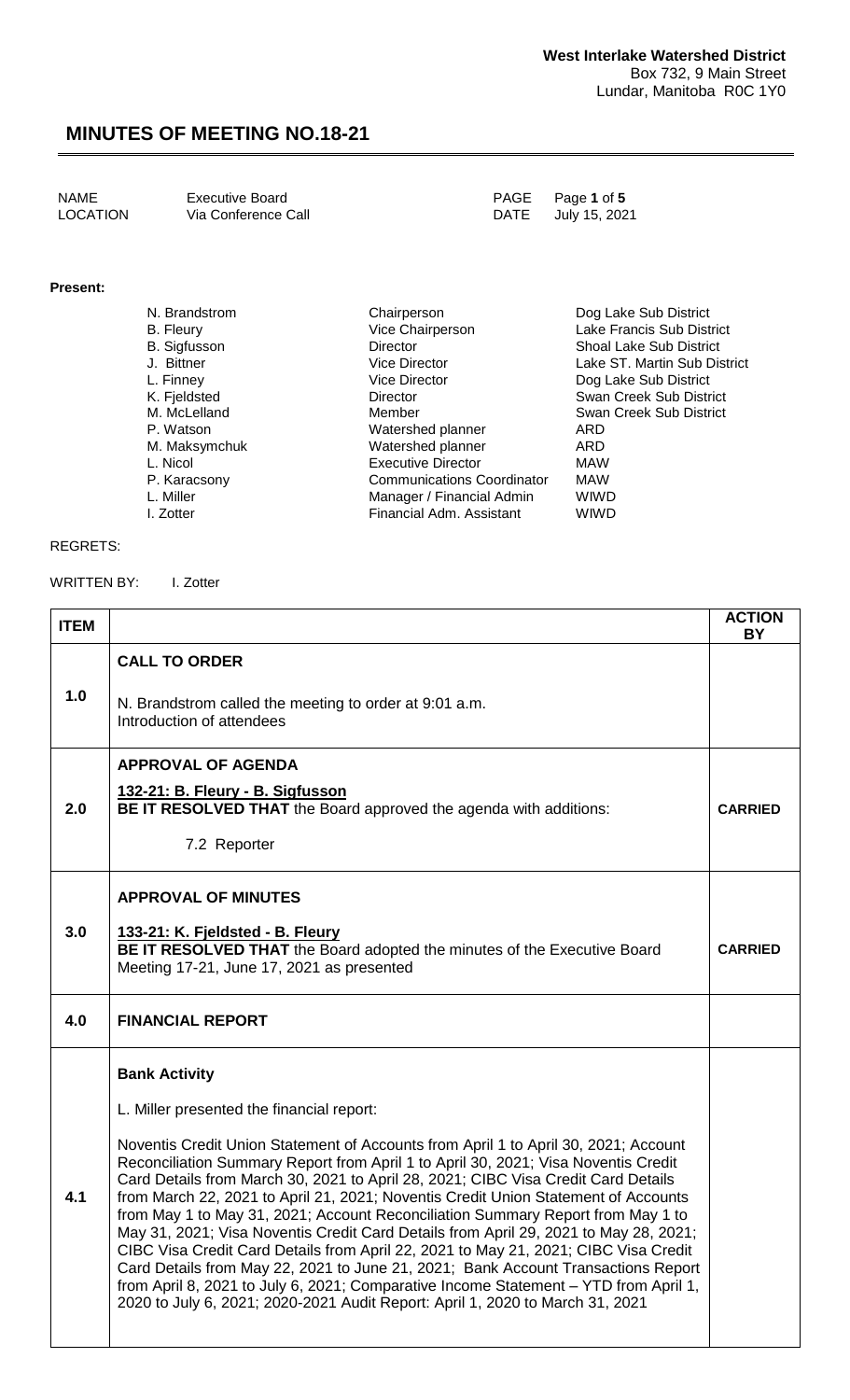| NAME            | Executive Board     | PAGE Page 2 of 5   |
|-----------------|---------------------|--------------------|
| <b>LOCATION</b> | Via Conference Call | DATE July 15, 2021 |
|                 |                     |                    |

|     | 134-21: B. Sigfusson - L. Finney<br>BE IT RESOLVED THAT the Board approved the expenses of \$192,799.15 (<br>cheques # 389 - 391, 403, 405 - 412, 413 - voided, 414 - 440, 441 - voided, 442 - 465);<br>Noventis Credit Union Statement of Accounts from April 1 to April 30, 2021; Account<br>Reconciliation Summary Report from April 1 to April 30, 2021; Visa Noventis Credit<br>Card Details from March 30, 2021 to April 28, 2021; CIBC Visa Credit Card Details<br>from March 22, 2021 to April 21, 2021; Noventis Credit Union Statement of Accounts<br>from May 1 to May 31, 2021; Account Reconciliation Summary Report from May 1 to<br>May 31, 2021; Visa Noventis Credit Card Details from April 29, 2021 to May 28, 2021;<br>CIBC Visa Credit Card Details from April 22, 2021 to May 21, 2021; CIBC Visa Credit<br>Card Details from May 22, 2021 to June 21, 2021; Bank Account Transactions Report<br>from April 8, 2021 to July 6, 2021; Comparative Income Statement - YTD from April 1,<br>2020 to July 6, 2021; 2020-2021 Audit Report: April 1, 2020 to March 31, 2021<br>Previously staff received a verbal approval from the Board to order Workstation for<br>manager's office.<br>135-21: B. Fleury - K. Fjeldsted | <b>CARRIED</b> |
|-----|----------------------------------------------------------------------------------------------------------------------------------------------------------------------------------------------------------------------------------------------------------------------------------------------------------------------------------------------------------------------------------------------------------------------------------------------------------------------------------------------------------------------------------------------------------------------------------------------------------------------------------------------------------------------------------------------------------------------------------------------------------------------------------------------------------------------------------------------------------------------------------------------------------------------------------------------------------------------------------------------------------------------------------------------------------------------------------------------------------------------------------------------------------------------------------------------------------------------------------------------|----------------|
|     | BE IT RESOLVED THAT the Board approved to purchase Bestar Murzim 3-piece U-<br>shape Workstation with Lateral File and Bookcase from Costco.                                                                                                                                                                                                                                                                                                                                                                                                                                                                                                                                                                                                                                                                                                                                                                                                                                                                                                                                                                                                                                                                                                 | <b>CARRIED</b> |
|     | <b>SUB DISTRICT RECOMMENDATIONS</b>                                                                                                                                                                                                                                                                                                                                                                                                                                                                                                                                                                                                                                                                                                                                                                                                                                                                                                                                                                                                                                                                                                                                                                                                          |                |
| 5.0 | No recommendations were brought forward                                                                                                                                                                                                                                                                                                                                                                                                                                                                                                                                                                                                                                                                                                                                                                                                                                                                                                                                                                                                                                                                                                                                                                                                      |                |
|     | L. Nicol, MAW Executive Director, introduced P. Karacsony, who accepted position as<br>a MAW communications coordinator and briefly updated the Board on current MAW<br>activities.<br>P. Karacsony expressed interest to work with Watershed Districts.                                                                                                                                                                                                                                                                                                                                                                                                                                                                                                                                                                                                                                                                                                                                                                                                                                                                                                                                                                                     |                |
| 6.U | <b>OLD BUSINESS</b>                                                                                                                                                                                                                                                                                                                                                                                                                                                                                                                                                                                                                                                                                                                                                                                                                                                                                                                                                                                                                                                                                                                                                                                                                          |                |
| 6.1 | <b>Integrated Watershed Management plan (IWMP)</b><br>No updates at this time                                                                                                                                                                                                                                                                                                                                                                                                                                                                                                                                                                                                                                                                                                                                                                                                                                                                                                                                                                                                                                                                                                                                                                |                |
| 6.2 | <b>Northwest Interlake IWMP</b><br>No updates at this time                                                                                                                                                                                                                                                                                                                                                                                                                                                                                                                                                                                                                                                                                                                                                                                                                                                                                                                                                                                                                                                                                                                                                                                   |                |
| 6.3 | <b>Siglunes Project / Burnt Lake</b>                                                                                                                                                                                                                                                                                                                                                                                                                                                                                                                                                                                                                                                                                                                                                                                                                                                                                                                                                                                                                                                                                                                                                                                                         |                |
|     | No updates at this time.                                                                                                                                                                                                                                                                                                                                                                                                                                                                                                                                                                                                                                                                                                                                                                                                                                                                                                                                                                                                                                                                                                                                                                                                                     |                |
|     | <b>Policy</b>                                                                                                                                                                                                                                                                                                                                                                                                                                                                                                                                                                                                                                                                                                                                                                                                                                                                                                                                                                                                                                                                                                                                                                                                                                |                |
| 6.4 | <b>Tabled</b>                                                                                                                                                                                                                                                                                                                                                                                                                                                                                                                                                                                                                                                                                                                                                                                                                                                                                                                                                                                                                                                                                                                                                                                                                                |                |
|     | <b>Conservation Trust Fund / Cover Crops</b>                                                                                                                                                                                                                                                                                                                                                                                                                                                                                                                                                                                                                                                                                                                                                                                                                                                                                                                                                                                                                                                                                                                                                                                                 |                |
| 6.5 | Final payment of \$54000 has been received and deposited                                                                                                                                                                                                                                                                                                                                                                                                                                                                                                                                                                                                                                                                                                                                                                                                                                                                                                                                                                                                                                                                                                                                                                                     |                |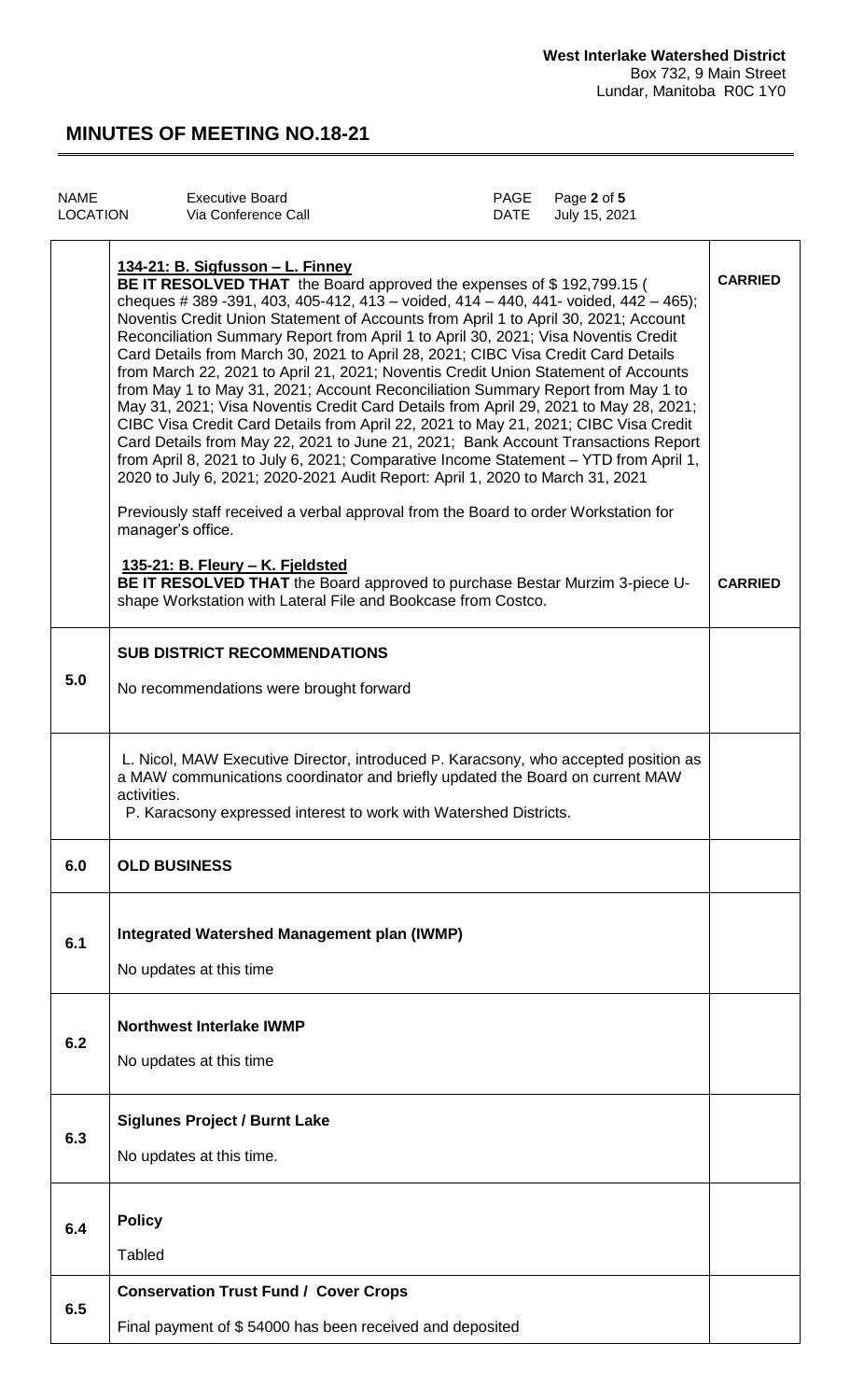| <b>NAME</b><br><b>LOCATION</b> | <b>Executive Board</b><br>Via Conference Call                                                                                                                                                                                                                                                                                                                                                                                                                                                                                                                                                                                                           | PAGE<br><b>DATE</b> | Page 3 of 5<br>July 15, 2021 |                |
|--------------------------------|---------------------------------------------------------------------------------------------------------------------------------------------------------------------------------------------------------------------------------------------------------------------------------------------------------------------------------------------------------------------------------------------------------------------------------------------------------------------------------------------------------------------------------------------------------------------------------------------------------------------------------------------------------|---------------------|------------------------------|----------------|
| 6.6                            | <b>GRowing Outcomes in Watershed (GROW)</b><br>Local GROW Committee (LGC) reviewed applications, GROW 2020-2022 funds have<br>been fully distribute. LGC approved: 1278.5 acres to seed perennial forages, 9<br>alternative watering systems, 1.4 km of riparian fencing and 0.8 km of cross fencing.                                                                                                                                                                                                                                                                                                                                                   |                     |                              |                |
| 6.7                            | <b>Winter Watering System Applications</b><br>One applicant completed the project, the system is missing some components.<br>Registered Letter was sent to the applicant informing that all components must be in<br>place before WIWD can issue the payment. Response has not been received.<br>Staff to send another Registered Letter with a request to respond no later than August<br>15, 2021                                                                                                                                                                                                                                                     |                     |                              |                |
| 6.8                            | <b>Tree Program 2020/2021</b><br>The distribution of approximately 2900 trees is completed. Five (5) orders have not<br>been claimed. Orders will be donated.                                                                                                                                                                                                                                                                                                                                                                                                                                                                                           |                     |                              |                |
| 6.9                            | <b>Irrigation Plow</b><br>Two Projects have been completed.                                                                                                                                                                                                                                                                                                                                                                                                                                                                                                                                                                                             |                     |                              |                |
| 6.10                           | Eco Canada / Casual Employee<br>Request for funding to Eco Canada has been declined, as the funding cannot be<br>used for same employee. WIWD staff is exploring additional sources of funding.                                                                                                                                                                                                                                                                                                                                                                                                                                                         |                     |                              |                |
| 6.11                           | <b>GROW Trust 2021</b><br>The Agreement with MHHC is signed.<br>Local GRow Committee (LGC) reviewed applications. Up to date approved: 22<br>Alternative watering systems, approximately 4.2 km of riparian fencing and 2.8 km of<br>cross fencing, 270 acres to seed perennial forages and 3289 acres to seed Cover<br>Crops / Polycrops.<br>136-21: B. Sigfusson - B. Fleury<br>BE IT RESOLVED THAT the Board approved to issue payment for Cover Crop /<br>Polycrop seeds in two (2) installment: 50% of the funds will be issued after the<br>seeding, provided all invoices are submitted; remaining 50% will be issued after final<br>inspection. |                     |                              | <b>CARRIED</b> |
| 6.12                           | Ag Action Program / Environmental Farm Plan (EFP)<br>The Riparian Area Restoration and Enhancement Projects approved by the Ag Action<br>Program for \$81,550.00 is in progress. The goal is to erect approximately 7 km of<br>riparian fencing and to install 3 alternative watering systems. Project at Burnt Lake<br>location has been completed, project at Hatchery Drain is in the progress.                                                                                                                                                                                                                                                      |                     |                              |                |
| 6.13                           | 2021-2022 Budget<br>Final Budget 2021-2022 has been sent to the Province.<br>Final numbers will not require any adjustments, as the external funds from Eco<br>Canada have been denied.                                                                                                                                                                                                                                                                                                                                                                                                                                                                 |                     |                              |                |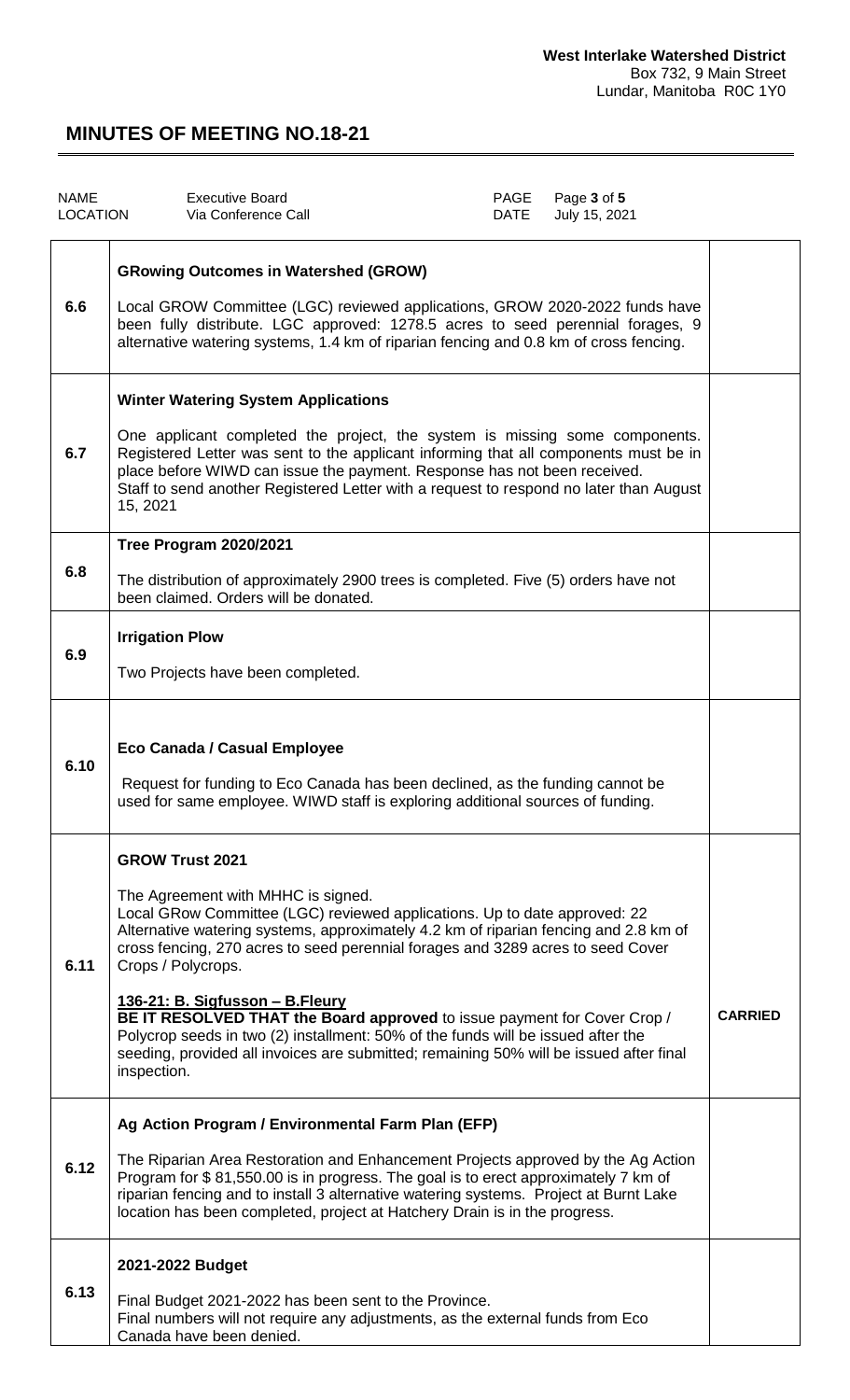| <b>NAME</b><br><b>LOCATION</b> | <b>Executive Board</b><br>PAGE<br>Via Conference Call<br><b>DATE</b>                                                                                                                                                                                                                                                                                                                                                                                                                                                                                                                 | Page 4 of 5<br>July 15, 2021 |  |
|--------------------------------|--------------------------------------------------------------------------------------------------------------------------------------------------------------------------------------------------------------------------------------------------------------------------------------------------------------------------------------------------------------------------------------------------------------------------------------------------------------------------------------------------------------------------------------------------------------------------------------|------------------------------|--|
|                                |                                                                                                                                                                                                                                                                                                                                                                                                                                                                                                                                                                                      |                              |  |
| 6.14                           | <b>Green Team and Canada Summer Job</b><br>The WIWD filled the position under Green Team funding.<br>Final report and claim for Canada Summer Job funding were submitted. Funds<br>received in full.                                                                                                                                                                                                                                                                                                                                                                                 |                              |  |
| 6.15                           | <b>Conservation Trust 2021</b><br>The Agreement with MHHC is signed. The Board approved 12 proposals to seed<br>Cover Crops / Polycrops on approximately 2090 acres.<br>The Board discussed the conditions for the Agreement with landowners and decided<br>that the conditions in the Schedule A of the Agreement must match the conditions<br>established by the LGC, as these applicants will be able to apply only under GROW<br>program in future years.                                                                                                                        |                              |  |
| 7.0                            | <b>NEW BUSINESS</b>                                                                                                                                                                                                                                                                                                                                                                                                                                                                                                                                                                  |                              |  |
| 7.1                            | <b>Employee Hours</b><br>The Board discussed manager's hours.<br>Previously the manager was granted permission to work ten (10) hour day, four (4)<br>days a week, and take Fridays off for personal matter, unless manager's presents at<br>the office on Friday is necessary.<br>Concern was expressed that manager needed to be available and present at the<br>office five (5) days a week.<br>Staff to present resolution granting permission to work four (4) days a week at 40<br>hours weekly to the Board.<br>The Board will address this matter at next Executive Meeting. |                              |  |
| 7.2                            | <b>Reporter</b><br>Suggestion was made to approach local reporters and to assist them and set up<br>interviews with local producers and participants of the WIWD Programs.                                                                                                                                                                                                                                                                                                                                                                                                           |                              |  |
| 8.0                            | <b>REPORTS</b>                                                                                                                                                                                                                                                                                                                                                                                                                                                                                                                                                                       |                              |  |
| 8.1                            | Chairperson<br>Brief verbal update                                                                                                                                                                                                                                                                                                                                                                                                                                                                                                                                                   |                              |  |
| 8.2                            | <b>MAW Rep Report</b><br>Brief verbal update                                                                                                                                                                                                                                                                                                                                                                                                                                                                                                                                         |                              |  |
| 8.3                            | <b>Manager Report</b><br>Brief verbal update                                                                                                                                                                                                                                                                                                                                                                                                                                                                                                                                         |                              |  |
| 8.4                            | <b>Watershed Planner Report</b><br>Brief verbal update                                                                                                                                                                                                                                                                                                                                                                                                                                                                                                                               |                              |  |